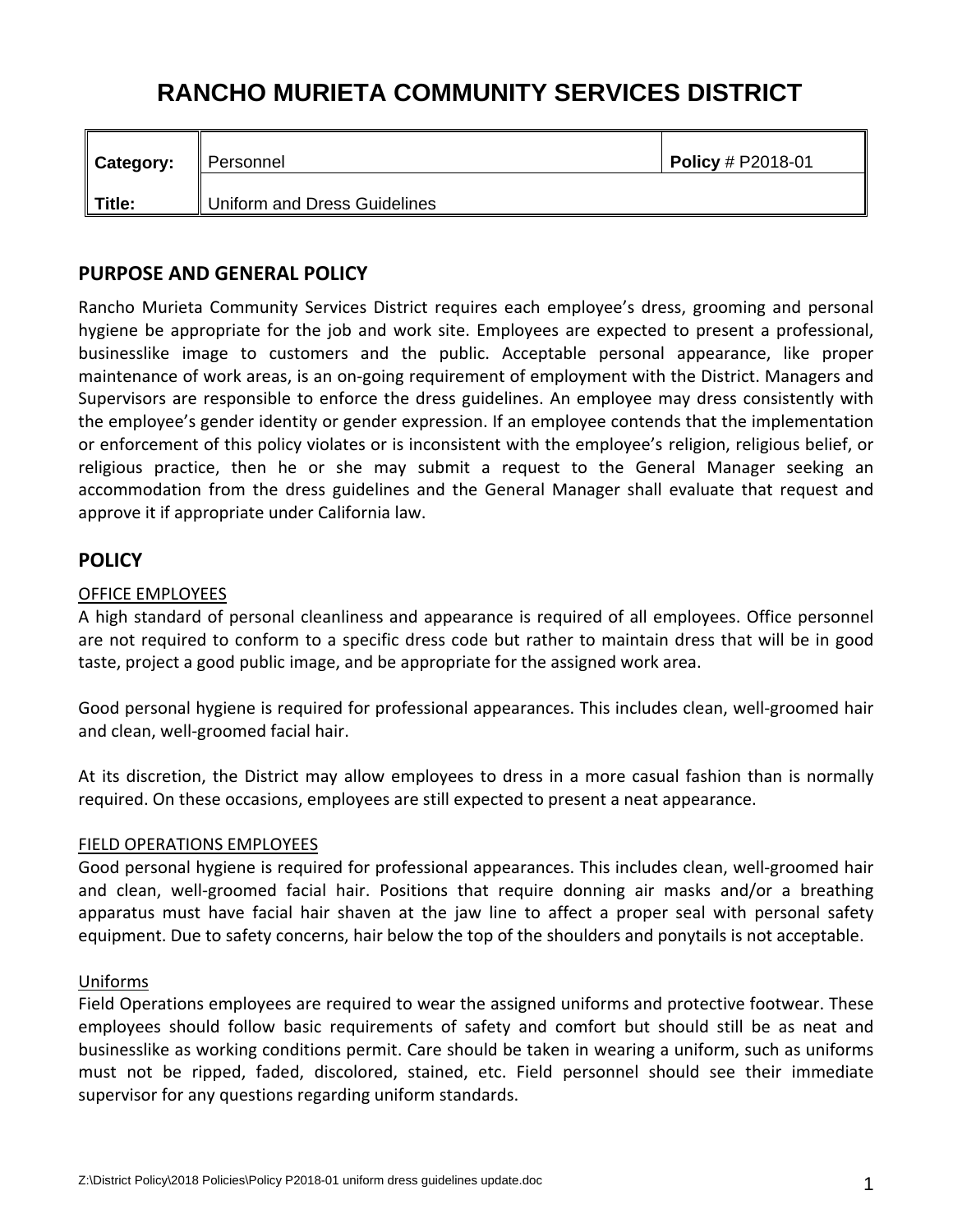Uniforms will be issued upon hire. Each employee will be expected to turn in old uniforms for new at the time of issue or when employment ends.

Regular, full-time employees will generally receive up to the following: The District will provide up to ten (10) sets of uniforms for each Field Operations employee.

Temporary employees may receive the above to be returned when employment ends.

Employees are required to wear the uniform while on duty. District jackets or shirts will be worn as an outside garment except when the employee is wearing authorized wet weather gear. This display of District uniforms and emblems is to allow identification of employees by the public and to present an appropriate and consistent appearance.

## Protective Footwear

OSHA regulations require employers to ensure that employees use protective footwear when in areas where there is a danger of foot injuries due to falling or rolling objects, or objects piercing the sole or where an employee's feet are exposed to electrical hazards. The District requires all Field Operations employees to wear steel/composite toed boots. Uniform/safety boots will be provided as follows:

- 1. All employees in the Utility Worker classifications shall receive reimbursement for safety boots not to exceed two (2) times per calendar year, at a maximum of \$150 per pair.
- 2. All employees in the Plant Operator classifications shall receive reimbursement for safety boots not to exceed one (1) time per calendar year, at a maximum of \$150 per pair.

Each employee shall provide original proof(s) of purchase and/or repair for approval by the Director of Field Operations, prior to receiving reimbursement. The employee is responsible to designate the amount of the cost of the shoe for which he/she is requesting reimbursement. Exceptions to this procedure will require prior written approval from the General Manager or designee

Employees included in the Protective Footwear Program, as per the above job classifications, are required to wear protective footwear during their assigned work schedule, planned or unplanned overtime or emergency call‐out. Employees so designated who report to work without the appropriate footwear or footwear that is not in a safe condition, will be required to correct the deficiency before commencing work. Any impacts to District service resulting from an employee's failure to follow this procedure will be documented as "unscheduled leave without pay" and the employee may be subject to further disciplinary action up to and including termination.

## SECURITY EMPLOYEES

Good personal hygiene is required for professional appearances. This includes clean, well‐groomed hair and clean, well‐groomed facial hair.

# Uniforms

Security department employees shall comply with the uniform-related provisions of the Security Operations Manual.